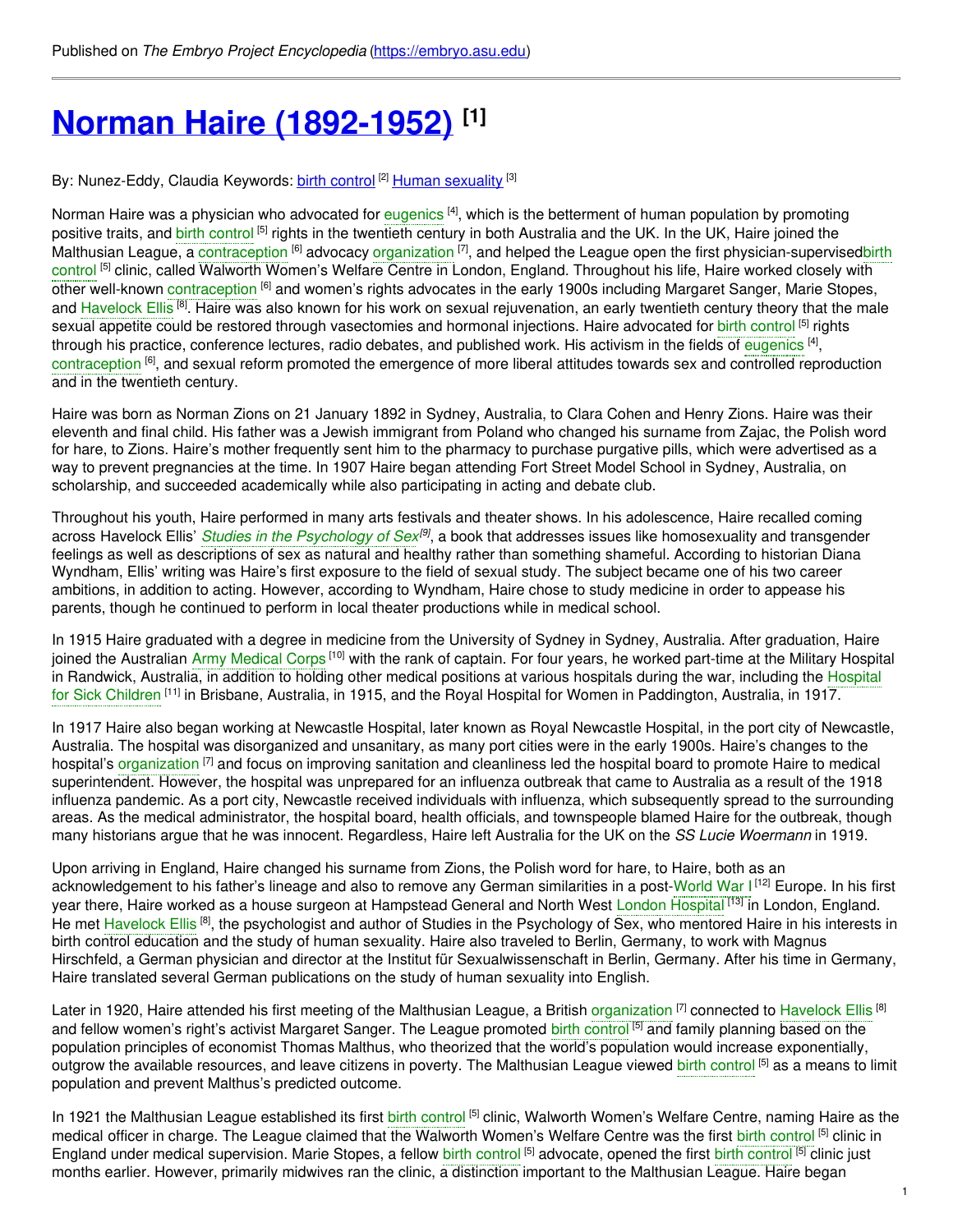working part-time at the Walworth Women's Welfare Centre, and part-time at the women's department of the London Lock Hospital in London, England.

According to Wyndham, the early 1920s was a productive period that resulted in Haire's great medical fame and successful private practice in Britain. In addition to his work with the Malthusian League, he began studying sexual rehabilitation after coming across physician Eden Paul's paper "Steinach's Rejuvenation Experiments." Eugen Steinach, an Austrian physician who studied animal [hormones](https://embryo.asu.edu/search?text=hormones) <sup>[14]</sup> in the early twentieth century, theorized that certain testicular surgical procedures would induce [hormone](https://embryo.asu.edu/search?text=hormone) <sup>[15]</sup> production in men, and increase sexual drive and feelings of youth. After further study of the theory of sexual rejuvenation through vasectomies, Haire performed his first rejuvenation surgery in March of 1922. Haire also injected patients with testicular extracts to help sexually rejuvenate individuals, deriving the technique from studies of testosterone as a way to stimulate sexual life. Haire later acknowledged that the injections were not only useless, but possibly also harmful. Haire was one of the first of the medical community to try to influence the sexual life of patients, and according to historian Frank Forster, became well known in Britain for his work in the field of sexual study.

Throughout the 1920s and 1930s, Haire continued advocating for birth [control](https://embryo.asu.edu/search?text=birth%20control) <sup>[5]</sup> education, liberal attitudes towards sex, and [eugenics](https://embryo.asu.edu/search?text=eugenics) <sup>[4]</sup>. Proponents of the early twentieth century eugenics [movement](https://embryo.asu.edu/search?text=eugenics%20movement) <sup>[16]</sup> argued that interventions should be used to improve or preserve the genetic quality of a population. The ideas stemmed from the scientific understanding of heredity and how traits are passed down from parent to offspring. According to those theories, a population could limit or eliminate certain traits by providing [contraception](https://embryo.asu.edu/search?text=contraception) <sup>[6]</sup> to women, specifically impoverished women. By the 1920s, [sterilization](https://embryo.asu.edu/search?text=sterilization) <sup>[17]</sup> of unfit individuals, including the mentally ill, became the most widely accepted method of limiting the inheritance of supposedly negative traits. According to historian Wyndham, Haire supported the practice of [eugenics](https://embryo.asu.edu/search?text=eugenics) [4] because it would reduce abnormalities within the population, and supported the [sterilization](https://embryo.asu.edu/search?text=sterilization) <sup>[17]</sup> of individuals both unfit or unwilling to raise families.

Haire also attended and lectured at international conferences in Europe, the United States, and Canada in the 1920s and 1930s. He attended the sixth International Birth Control Conference in New York City, New York, and returned again to lecture at the Symposium on the Methods of Birth Control in New York City in 1934, for which [contraception](https://embryo.asu.edu/search?text=contraception) <sup>[6]</sup> activist Margaret Sanger thanked him immensely. Haire was involved with the International Medical Group for [Investigation](https://embryo.asu.edu/search?text=Eugenics%20Education%20Society) of Birth Control, the Eugenics Education Society <sup>[18]</sup>, and the British Society for the Study of Sex Psychology. In addition to maintaining leadership positions in the World League for Sexual Reform and the Sex Education Society, Haire authored, co-authored, and edited several books on human sexuality and contributed to local journals and newspapers.

In the late 1930s, because of the Nazi party's [sterilization](https://embryo.asu.edu/search?text=sterilization) <sup>[17]</sup> program, the British government strongly opposed sterilization <sup>[17]</sup> and warned doctors who performed [sterilization](https://embryo.asu.edu/search?text=sterilization) <sup>[17]</sup> procedures that they could face prosecution. Haire, who was a Jew, a member of the Eugenics society, and an advocate for [sterilization](https://embryo.asu.edu/search?text=sterilization) <sup>[17]</sup>, found himself in the midst of political instability. Haire returned to Australia in 1940 to escape rising political tensions in Europe and also for his failing health, due to a recent diabetes diagnosis.

In Australia, Haire continued to lecture on birth [control](https://embryo.asu.edu/search?text=birth%20control) <sup>[5]</sup> education for the Workers Educational Association and the New Education Fellowship. According to historian Forster, he acted in a well-acclaimed play, The Doctor's Dilemma, produced by the Sydney University Dramatic Society in Sydney, Australia. He also continued to advocate for freer attitudes towards sex by writing a series of educational articles on sex, [pregnancy](https://embryo.asu.edu/search?text=pregnancy) <sup>[19]</sup>, childbirth, gynecological disorders and venereal diseases under the name Wykeham Terriss. The articles, which were criticized for topics that were considered improper at the time, were later published in a book, *Sex Talks* (1946). In August 1944, Haire appeared on the Australian Broadcasting Commission's radio debate "Population Unlimited." During the debate, he commented on the harm of large families and the church's beliefs about birth control <sup>[5]</sup>. Haire's comments towards the church and the [government](https://embryo.asu.edu/search?text=birth%20control) caused tensions between him and the Australian House of Representatives, and Haire returned to England in 1946. He died unmarried in 1952 in London from cardiac failure.

## **Sources**

- 1. Crozier, Ivan. "'All the World's a Stage': Dora Russell, Norman Haire, and the 1929 London World League for Sexual Reform Congress." *Journal of the History of Sexuality* 12 (2003): 16–37.
- 2. Ellis, Havelock. *Studies in the [Psychology](https://embryo.asu.edu/search?text=Studies%20in%20the%20Psychology%20of%20Sex) of Sex [9] .* London: The University Press, 1897. http://archive.org/ [details/b20419570](http://archive.org/details/b20419570)<sup>[20]</sup> (Accessed February 25, 2016).
- 3. Forster, Frank M.C., "Haire, Norman (1892–1952)." *Australian Dictionary of Biography.* http:/ [/adb.anu.edu.au/biography/](http://adb.anu.edu.au/biography/haire-norman-10390) haire-norman-10390 <sup>[21]</sup> (Accessed January 28, 2015).
- 4. "Obituaries: Dr. Norman Haire." *The British Medical Journal* 2 (1952): 672.
- 5. Paul, Maurice Eden, and Norman Haire. *Rejuvenation: Steinach's Researches on the Sex-glands.* London: Athenaeum Press, 1923.
- 6. Sengoopta, Chandak. "'Dr Steinach coming to make old young!': sex glands, vasectomy and the quest for rejuvenation in the roaring twenties." *Endeavour* 27 (2003): 122–6.
- 7. Wyndham, Diana. "Versemaking and Lovemaking—W.B. Yeats' 'Strange Second Puberty': Norman Haire and the Steinach Rejuvenation Operation." *Journal of History of the Behavioral Sciences* 39 (2003): 25–50.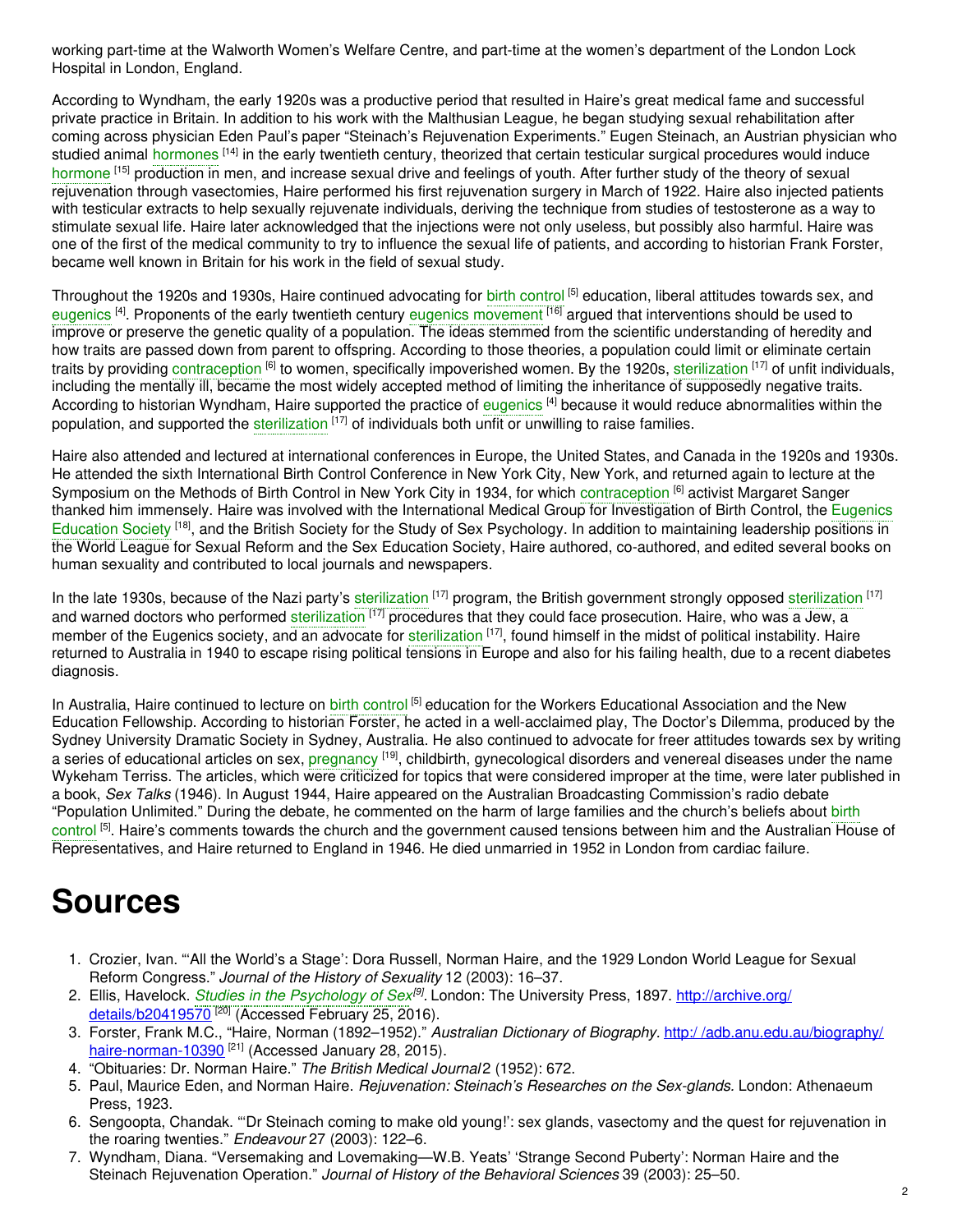8. Wyndham, Diana. *Norman Haire and the Study of Sex.*Sydney: Sydney University Press, 2012.

Norman Haire was a physician who advocated for eugenics, which is the betterment of human population by promoting positive traits, and birth control rights in the twentieth century in both Australia and the UK. In the UK, Haire joined the Malthusian League, a contraception advocacy organization, and helped the League open the first physician-supervised birth control clinic, called Walworth Women's Welfare Centre in London, England. Throughout his life, Haire worked closely with other well-known contraception and women's rights advocates in the early 1900s including Margaret Sanger, Marie Stopes, and Havelock Ellis. Haire was also known for his work on sexual rejuvenation, an early twentieth century theory that the male sexual appetite could be restored through vasectomies and hormonal injections. Haire advocated for birth control rights through his practice, conference lectures, radio debates, and published work. His activism in the fields of eugenics, contraception, and sexual reform promoted the emergence of more liberal attitudes towards sex and controlled reproduction and in the twentieth century.

### **Subject**

Haire, Norman, [1892-1952](https://embryo.asu.edu/library-congress-subject-headings/haire-norman-1892-1952) <sup>[22]</sup> [Eugenics](https://embryo.asu.edu/library-congress-subject-headings/eugenics-0) <sup>[23]</sup> [Malthusian](https://embryo.asu.edu/library-congress-subject-headings/malthusian-league) League <sup>[24]</sup> [Walworth](https://embryo.asu.edu/library-congress-subject-headings/walworth-womens-welfare-centre) Women's Welfare Centre <sup>[25]</sup> Birth [control](https://embryo.asu.edu/library-congress-subject-headings/birth-control) <sup>[26]</sup> [Sex](https://embryo.asu.edu/library-congress-subject-headings/sex) <sup>[27]</sup> Royal [Newcastle](https://embryo.asu.edu/library-congress-subject-headings/royal-newcastle-hospital) Hospital <sup>[28]</sup> Ellis, Havelock, [1859-1939](https://embryo.asu.edu/library-congress-subject-headings/ellis-havelock-1859-1939) <sup>[29]</sup> Steinach, Eugen, [1861-1944](https://embryo.asu.edu/library-congress-subject-headings/steinach-eugen-1861-1944) <sup>[30]</sup> [Malthusian](https://embryo.asu.edu/library-congress-subject-headings/malthusian-league) League <sup>[24]</sup> [Reproductive](https://embryo.asu.edu/library-congress-subject-headings/reproductive-rights) <u>rights [31] Sanger, Margaret, [1879-1966](https://embryo.asu.edu/library-congress-subject-headings/sanger-margaret-1879-1966) [32] Stopes, Marie [Carmichael,](https://embryo.asu.edu/library-congress-subject-headings/stopes-marie-carmichael-1880-1958) 1880-1958</u> [33] <u>[Sterilization](https://embryo.asu.edu/library-congress-subject-headings/sterilization-women) <sup>[34]</sup> Sterilization of women [35]</u> [Sterilization](https://embryo.asu.edu/library-congress-subject-headings/sterilization-birth-control) (Birth control)<sup>[36]</sup> [Hormones,](https://embryo.asu.edu/library-congress-subject-headings/hormones-sex) Sex<sup>[37]</sup>

### **Topic**

[People](https://embryo.asu.edu/topics/people)<sup>[38]</sup> [Reproduction](https://embryo.asu.edu/topics/reproduction)<sup>[39]</sup>

#### **Publisher**

Arizona State University. School of Life Sciences. Center for Biology and Society. Embryo Project Encyclopedia.

#### **Rights**

Copyright Arizona Board of Regents Licensed as Creative Commons Attribution-NonCommercial-Share Alike 3.0 Unported (CC BY-NC-SA 3.0) http://creativecommons.org/licenses/by-nc-sa/3.0/

#### **Format**

<u>[Articles](https://embryo.asu.edu/formats/articles)</u> [40]

**Last Modified** Wednesday, July 4, 2018 - 04:40

**DC Date Accessioned**

Thursday, April 13, 2017 - 22:18

**DC Date Available** Thursday, April 13, 2017 - 22:18

#### **DC Date Created**

2017-04-13

### **DC Date Created Standard**

Thursday, April 13, 2017 - 07:00

[Contact](https://embryo.asu.edu/contact) Us

© 2021 Arizona Board of Regents

The Embryo Project at Arizona State University, 1711 South Rural Road, Tempe Arizona 85287, United States

**Source URL:** https://embryo.asu.edu/pages/norman-haire-1892-1952

#### **Links**

- [1] https://embryo.asu.edu/pages/norman-haire-1892-1952
- [2] https://embryo.asu.edu/keywords/birth-control
- [3] https://embryo.asu.edu/keywords/human-sexuality
- [4] https://embryo.asu.edu/search?text=eugenics
- [5] https://embryo.asu.edu/search?text=birth%20control
- [6] https://embryo.asu.edu/search?text=contraception
- [7] https://embryo.asu.edu/search?text=organization